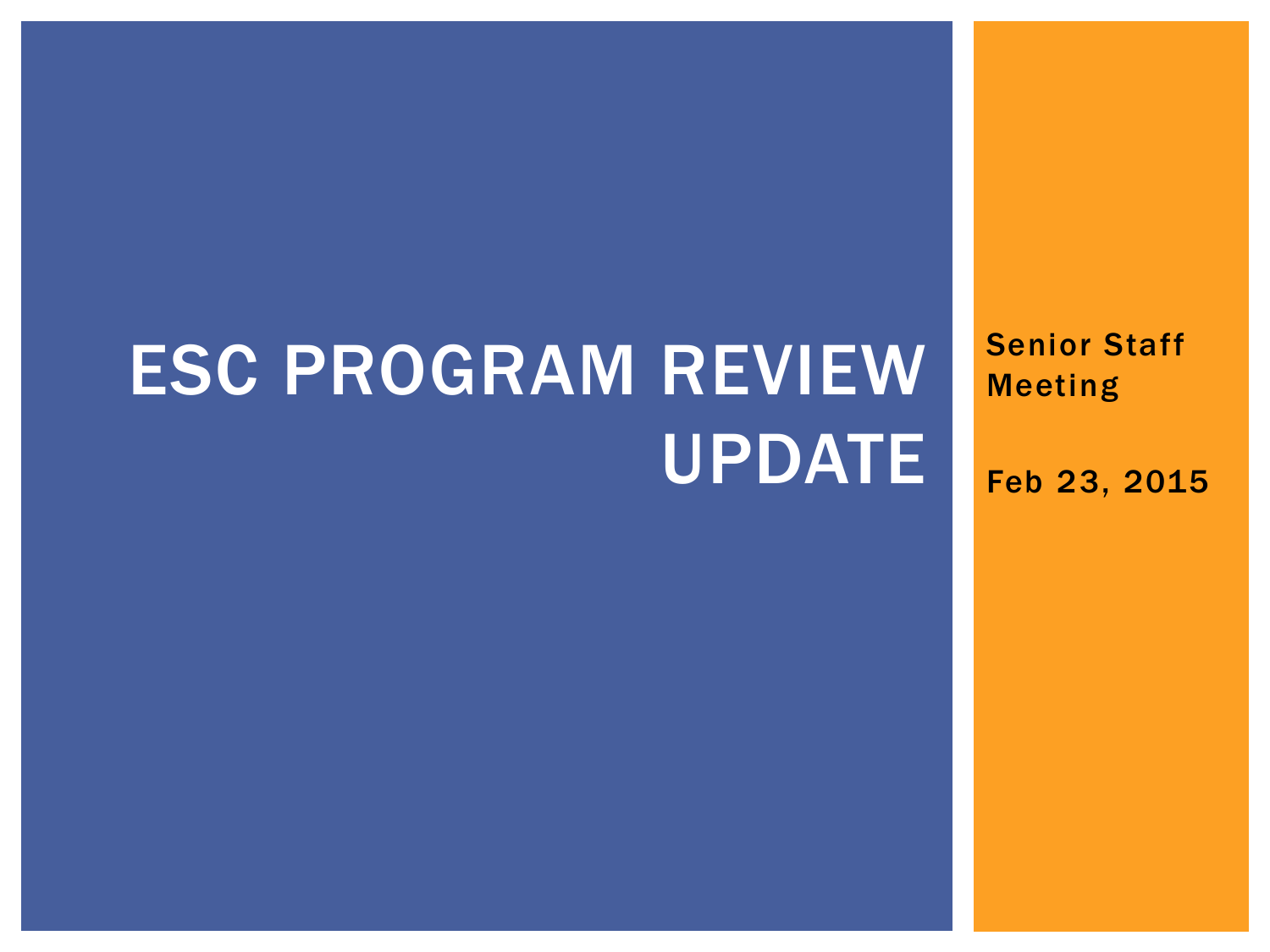#### UPDATES

- **2014-15 Program review cycle timeframe**
- **Current status of ESC program reviews** 
	- **Intranet collaboration site**
- **Online program review software for ESC units**
- **User satisfaction survey for ESC units**
- **2015-16 Program review cycle timeframe**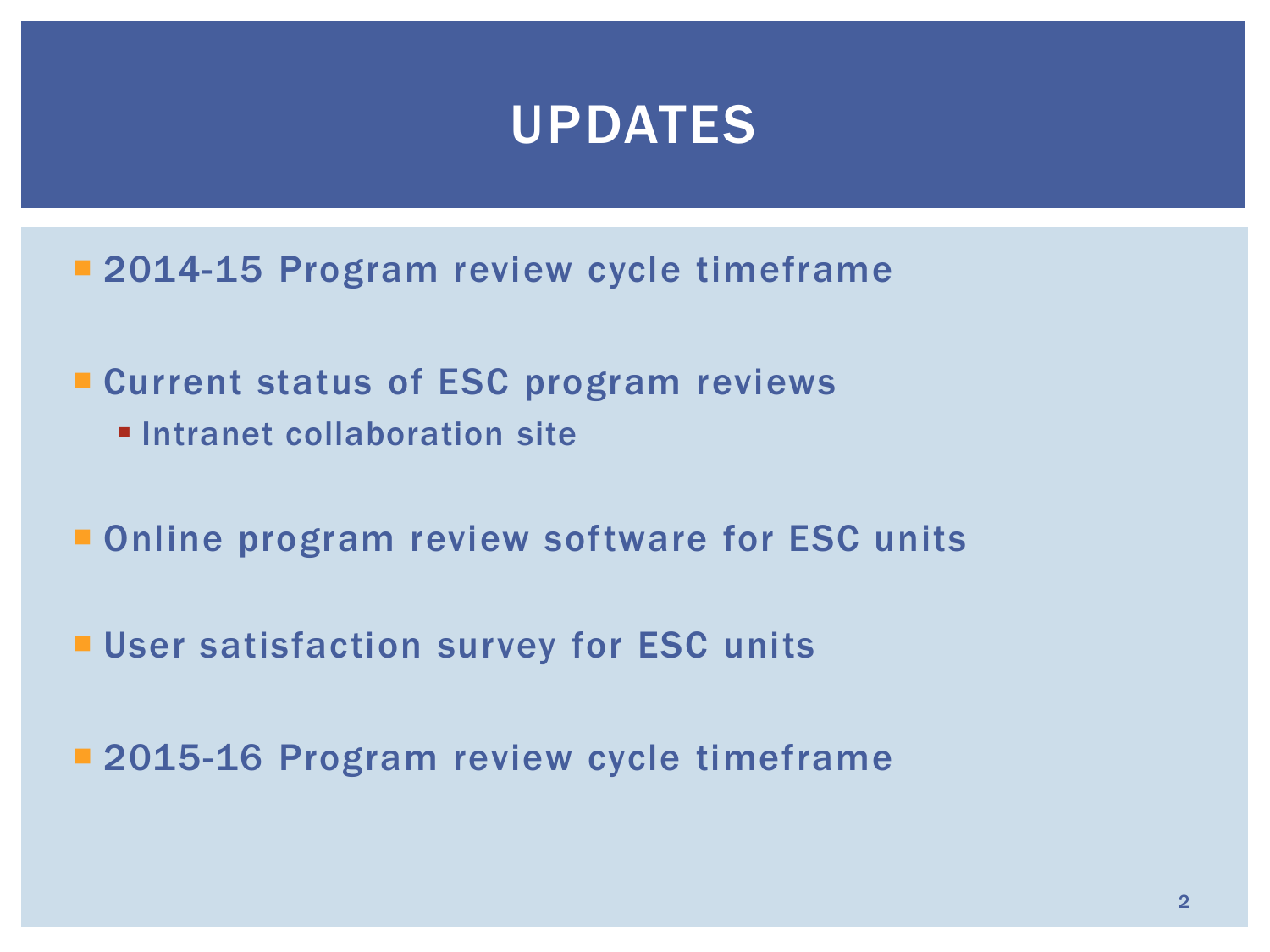## $2014 - 15$ ESC PROGRAM REVIEW CYCLE

| <b>Date</b>   | <b>Activity</b>                                                                                                                                                                                                   |  |  |
|---------------|-------------------------------------------------------------------------------------------------------------------------------------------------------------------------------------------------------------------|--|--|
| 2/26          | <b>Draft user survey questions</b>                                                                                                                                                                                |  |  |
| 3/13          | Finalize questions and create survey                                                                                                                                                                              |  |  |
| 3/15          | Final program review (includes feedback from Matthew Lee)                                                                                                                                                         |  |  |
| $3/16 - 5/1$  | User survey administration period                                                                                                                                                                                 |  |  |
| 4/30          | Deployment of online program review website                                                                                                                                                                       |  |  |
| $5/4 - 5/15$  | User training for online program review (OPR) software                                                                                                                                                            |  |  |
| $5/18 - 8/31$ | <b>Evaluation &amp; Planning phase:</b><br>• Units enter evaluation information into OPR website (complete<br>evaluation mode)<br>Units develop improvement objectives based on prior<br>$\bullet$<br>evaluations |  |  |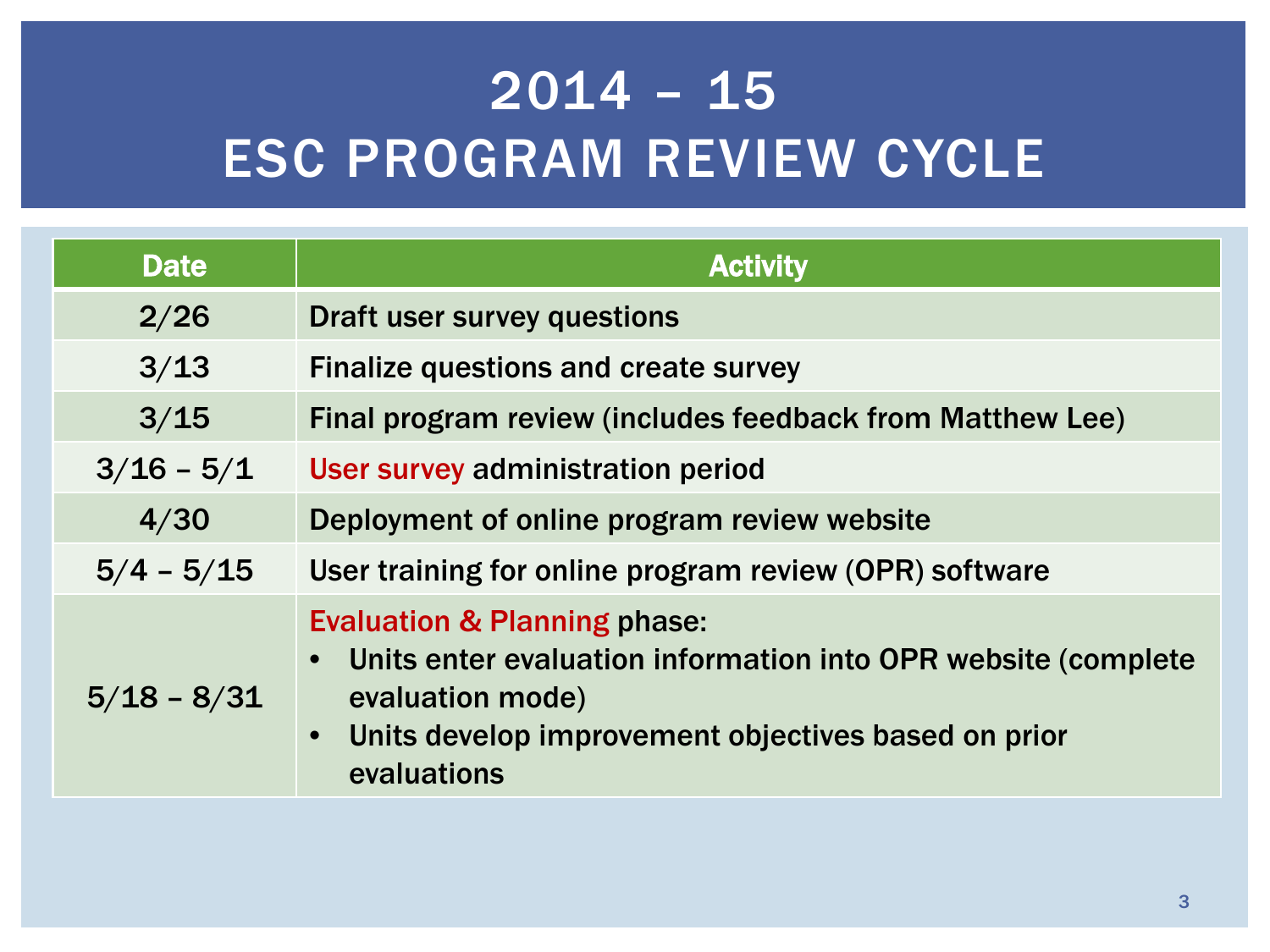#### CURRENT STATUS OF PROGRAM REVIEWS

- Consultant Matthew Lee provided final feedback on each unit's program review
	- Units will be revising their program reviews based on his comments and suggestions
- **District IT has created a collaboration site on the new** SharePoint Intranet where program review files will be posted
	- **E** IE webpage will contain subfolders for each unit's program review files
	- Each unit will need to provide IE Office with a list of authorized users
	- Each unit's program review files will be posted and accessible to designated users
	- This will provide a temporary workspace until the online program review website is ready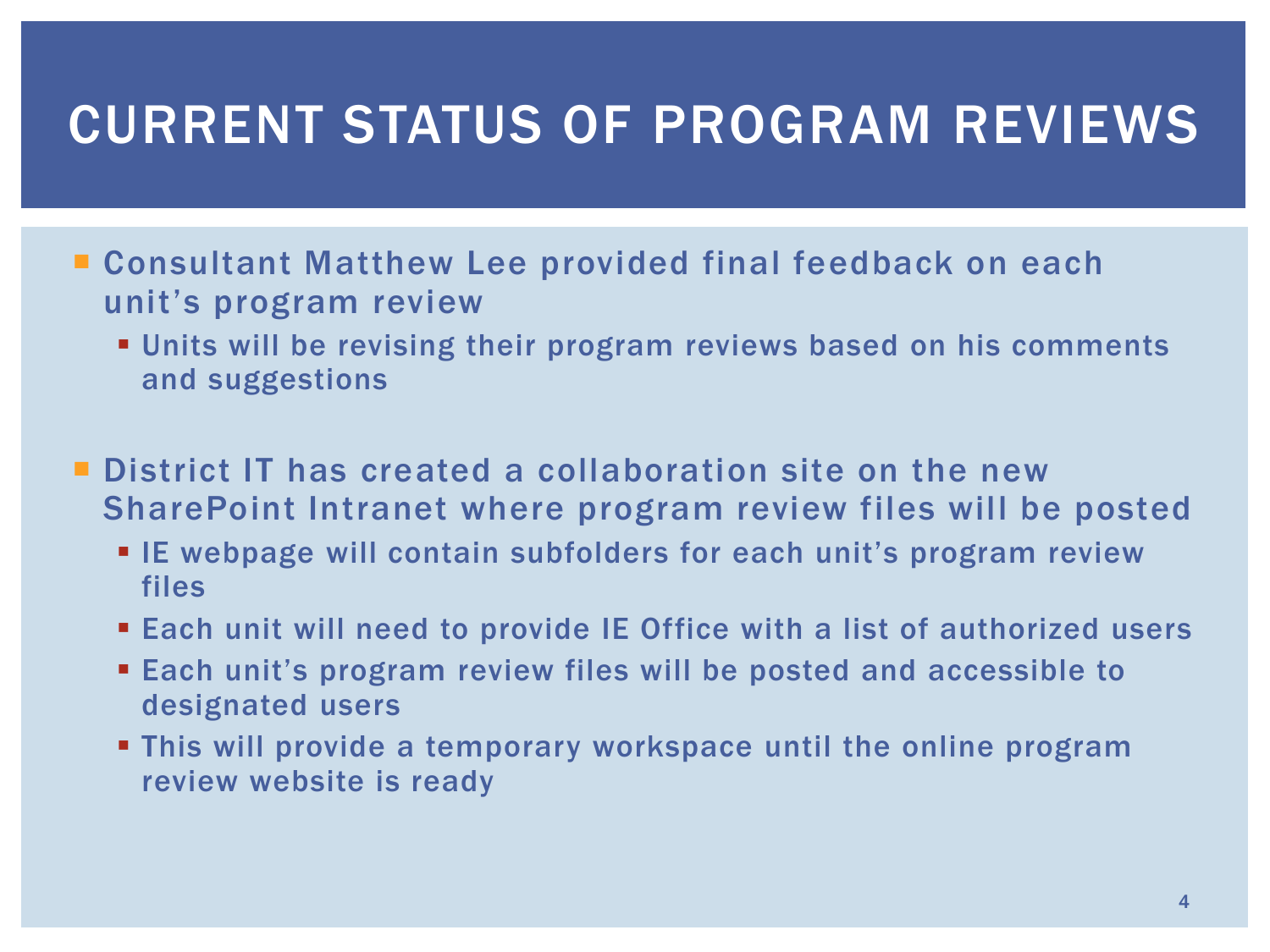#### INTRANET COLLABORATION SITE

#### http://spidev.laccd.edu

|                   |                                          | LOS ANGELES COMMUNITY COLLEGE DISTRICT                     |                                                            |                  | Search the LACCD Intranet                                                                                                                                         | Go!                |
|-------------------|------------------------------------------|------------------------------------------------------------|------------------------------------------------------------|------------------|-------------------------------------------------------------------------------------------------------------------------------------------------------------------|--------------------|
| <b>HOME</b>       | <b>ADMINISTRATIVE</b>                    | <b>COUNCILS &amp; COMMITTEES</b>                           | <b>PROJECTS</b>                                            | <b>CALENDARS</b> |                                                                                                                                                                   |                    |
|                   |                                          | PROPOSED 2014 - 2015 BUDGET PRESENTED TO BOARD OF TRUSTEES |                                                            |                  |                                                                                                                                                                   |                    |
|                   |                                          |                                                            |                                                            |                  | Good afternoon Pearl,<br>Maury Y.<br><b>My Memberships</b><br><b>SharePoint Sites</b><br><b>EPIE Team Site</b><br><b>My Applications</b><br><b>LACCD Homepage</b> | $\check{ }$<br>Go! |
|                   | Announcements                            | <b>New Documents</b>                                       |                                                            |                  |                                                                                                                                                                   |                    |
| check again soon. | No Items are currently available. Please |                                                            | No documents found in selected subsites.                   |                  |                                                                                                                                                                   |                    |
|                   |                                          |                                                            | <b>Upcoming Workshops</b>                                  |                  |                                                                                                                                                                   |                    |
|                   |                                          |                                                            | No Items are currently available. Please check again soon. |                  |                                                                                                                                                                   |                    |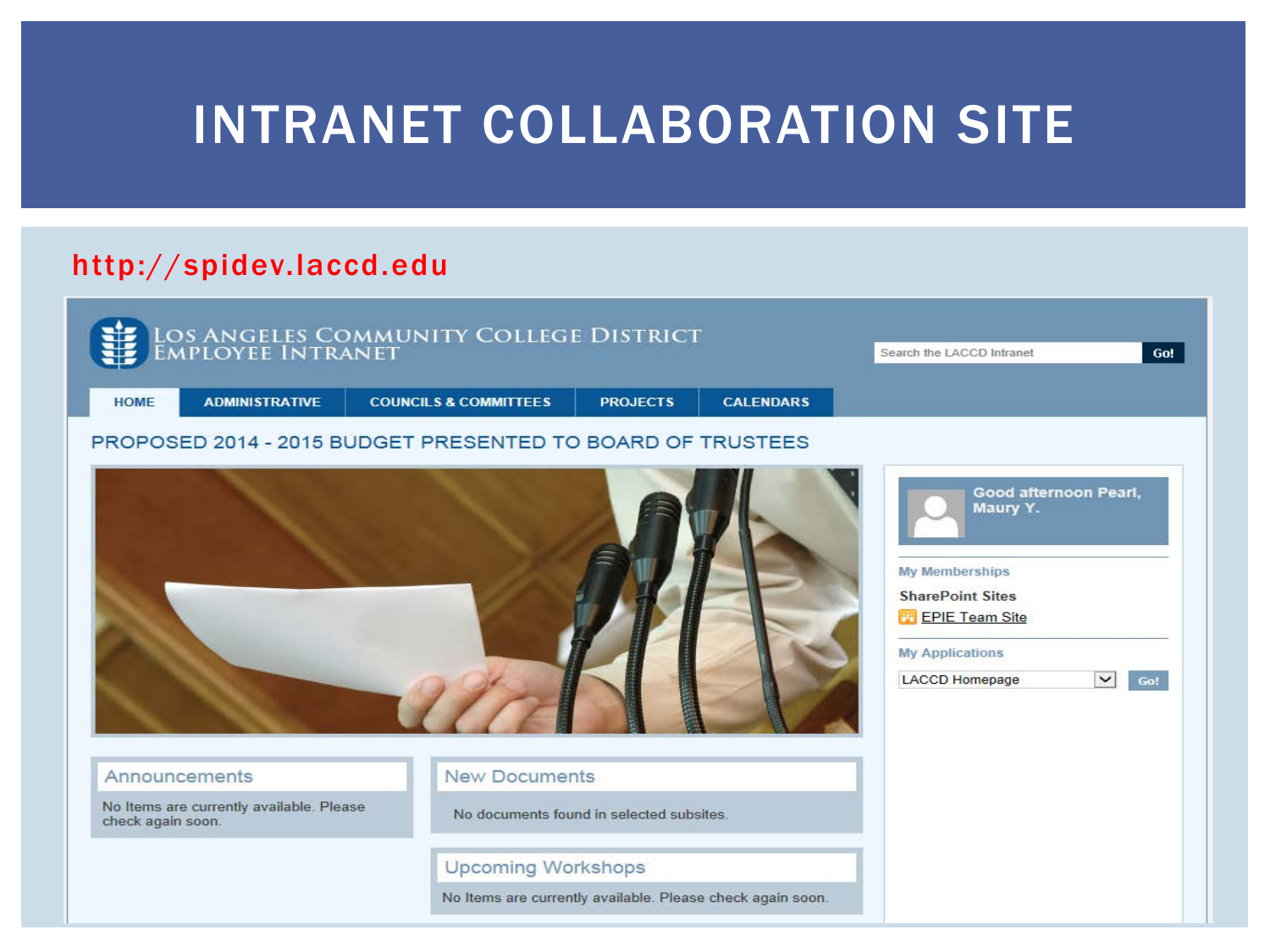### INTRANET COLLABORATION SITE

#### http://spidev.laccd.edu

| <b>SharePoint</b>                               |                                                                          |                                                 |             |                  | Pearl, Maury Y. -                       | $\ddot{\omega}$ ? |
|-------------------------------------------------|--------------------------------------------------------------------------|-------------------------------------------------|-------------|------------------|-----------------------------------------|-------------------|
| <b>FILES</b><br><b>LIBRARY</b><br><b>BROWSE</b> |                                                                          |                                                 |             |                  | $Q$ share $\chi$ follow $Q$ sync $\Box$ |                   |
|                                                 | <b>EPIE Team Site</b><br>$\angle$ EDIT LINKS<br>IE Research              |                                                 |             | Search this site |                                         | α                 |
| Home                                            | $\Theta$ new document or drag files here                                 |                                                 |             |                  |                                         |                   |
| Recent                                          | Find a file<br>ρ<br>All Documents<br>888                                 |                                                 |             |                  |                                         |                   |
| IE Research                                     |                                                                          |                                                 |             |                  |                                         |                   |
| <b>Budget and</b><br>Management Analysis        | ✓<br>Name<br>Maury progam review epie research 11.14.2014 ML Comm *<br>嶒 | Modified<br>A few seconds ago □ Pearl, Maury Y. | Modified By |                  |                                         |                   |
| <b>Site Contents</b>                            |                                                                          |                                                 |             |                  |                                         |                   |

 $\angle$  EDIT LINKS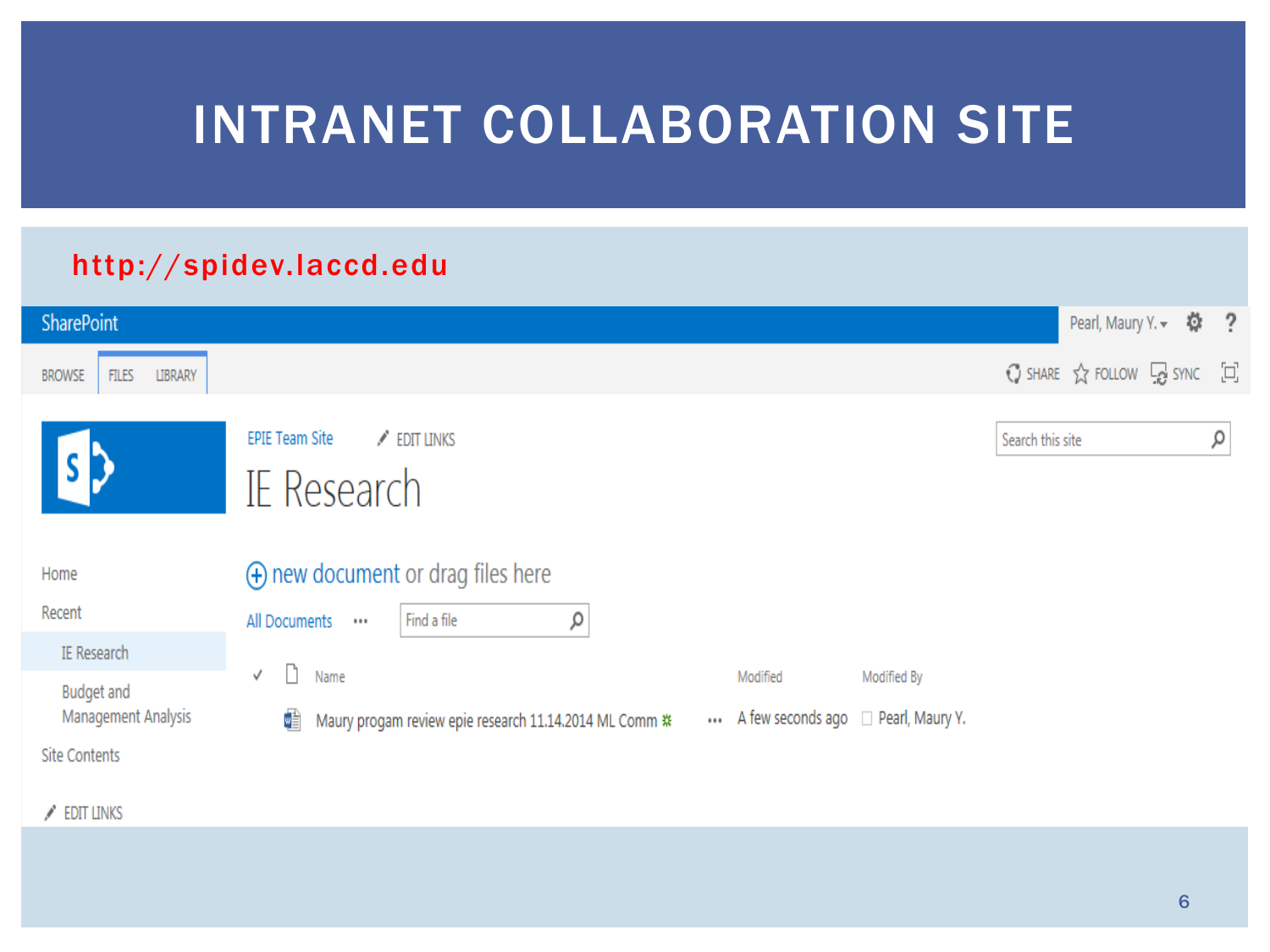### ONLINE PROGRAM REVIEW

- **An online program review website for ESC units is being set up** 
	- Software has been and continues to be utilized at Mission and Valley
- **District IT is securing server space and providing technical** support
- **Each unit will need to provide a list of staff members who will** receive training on how to use the online program review software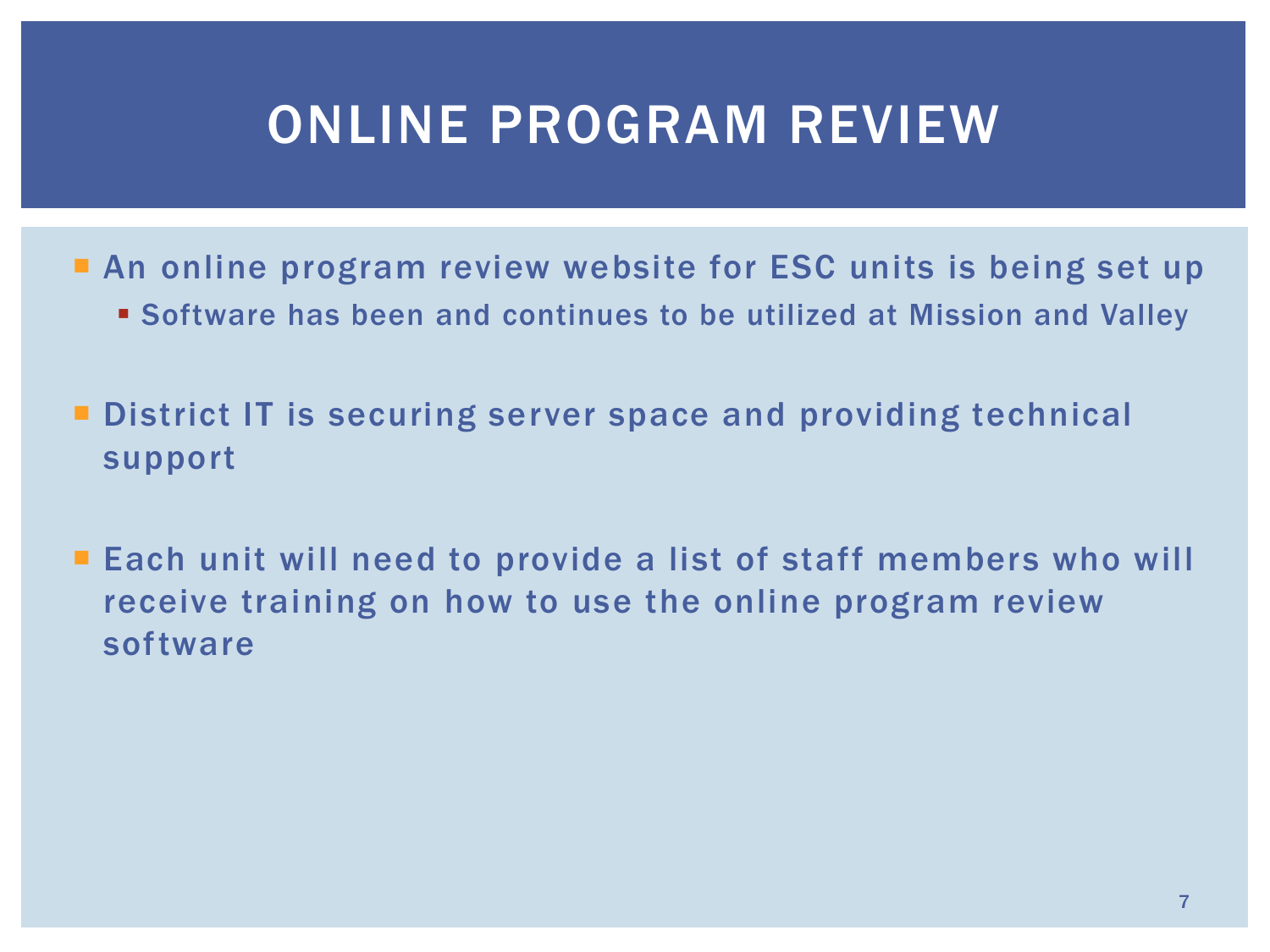## PROGRAM REVIEW USER SATISFACTION SURVEY

- A single user satisfaction survey will be administered for all 14 units in the ESC
	- **13 common questions for each of the 14 units**
- **Subunits will be able to include supplemental questions** 
	- Currently have supplemental questions from: ADA Compliance Administration, Diversity Programs, Facilities, Internal Audit, and Worker's Compensation
	- Subunits will need to compare their questions with the common questions to minimize duplication
- **The Office of Institutional Effectiveness will create,** administer, and monitor the online survey as well as provide a summary of results for each unit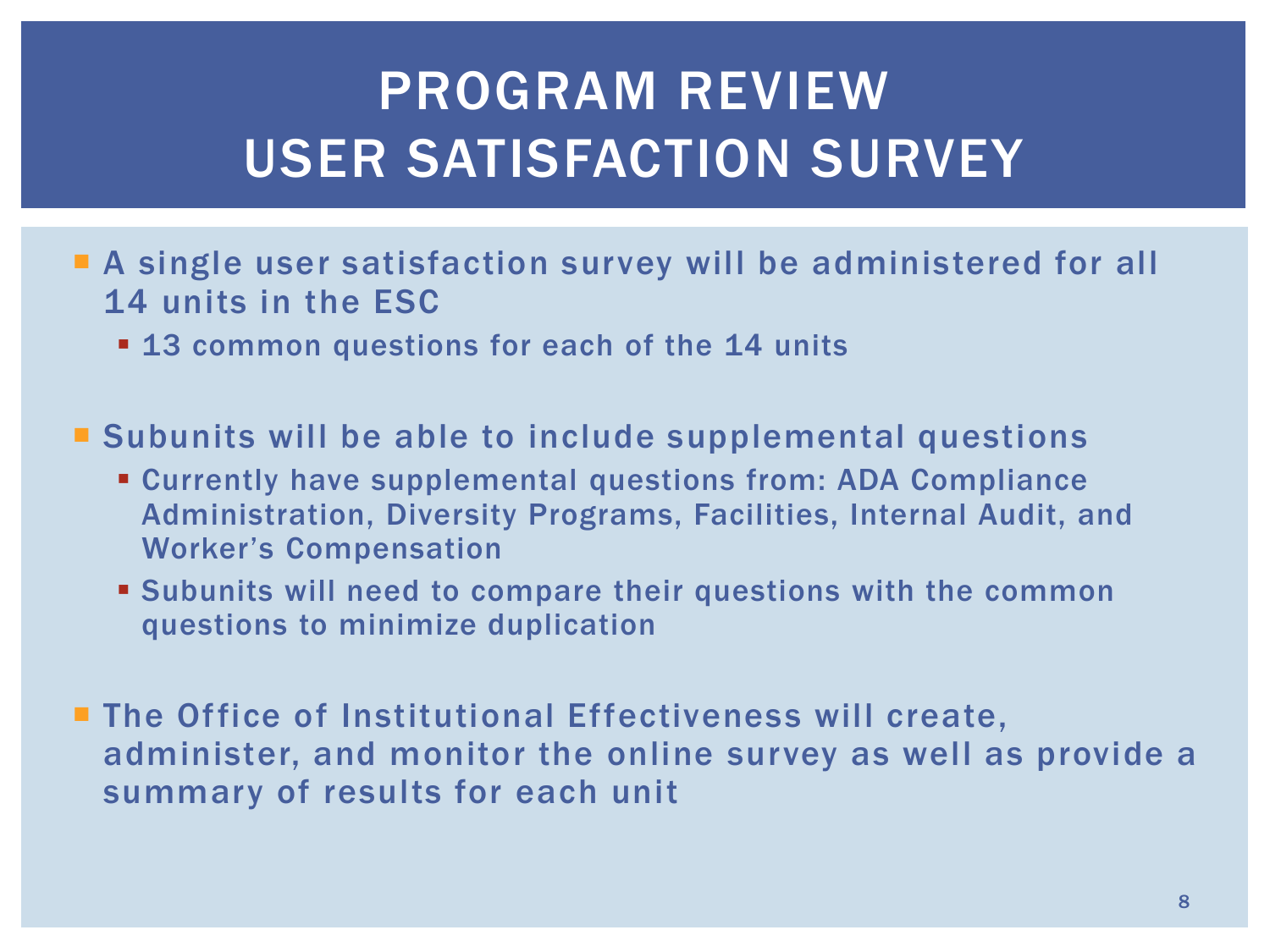#### ESC USER SURVEY LINK

#### <https://survey.laccd.edu/scripts/rws5.pl?FORM=DistrictServicesSurvey2014>



#### 2014-2015 Survey of District Services

Please help District Services do a better job by telling us about your experience with the service that you are receving. Your responses are strictly confidential. Results will be used for program improvement.

#### **Services**

\*\* Use this scale to answer the following questions:  $1 =$  Dissatisfied to  $5 =$  Satisfied \*\*

I am satisfied with how your office handles my requests.

|                                    |   | 2              | 3       | 4       | 5 | N/A     |
|------------------------------------|---|----------------|---------|---------|---|---------|
| Chancellor's Office                | ⋒ | ⊙              | ⊙       | ◉       | ∩ | ∩       |
| Accounting                         | ⋒ |                | ⋒       | ⋒       | ⋒ |         |
| <b>Budget</b>                      | ⋒ | $\circ$        | ◉       | $\odot$ | ∩ | $\circ$ |
| <b>Business Services</b>           |   |                | ⋒       | ⋒       | ∩ |         |
| CFO / Treasurer                    | ⋒ | ⊙              | ◉       | ◉       | ∩ | $\circ$ |
| <b>Diversity Programs</b>          |   |                | €       | ⋒       | ⋒ |         |
| <b>Facilities</b>                  | ⋒ | ∩              | ∩       | ∩       | ∩ | ∩       |
| <b>General Counsel</b>             |   |                | €       | ⋒       | ⋒ |         |
| <b>Human Resources</b>             |   | ⊙              | ◉       | ∩       | ⋒ |         |
| <b>Information Technology</b>      |   |                | ⋒       | ⋒       | ⋒ |         |
| <b>Institutional Effectiveness</b> | ⋒ | $\circledcirc$ | $\odot$ | ◉       | ⋒ |         |
| <b>Internal Audit</b>              |   |                | ⋒       | ⋒       | ⋒ |         |
| <b>Personnel Commission</b>        |   | ⋒              | ◉       | ◉       | ⋒ |         |
| <b>Workforce Development</b>       | ⋒ |                | ⋒       | ⋒       | ⋒ |         |